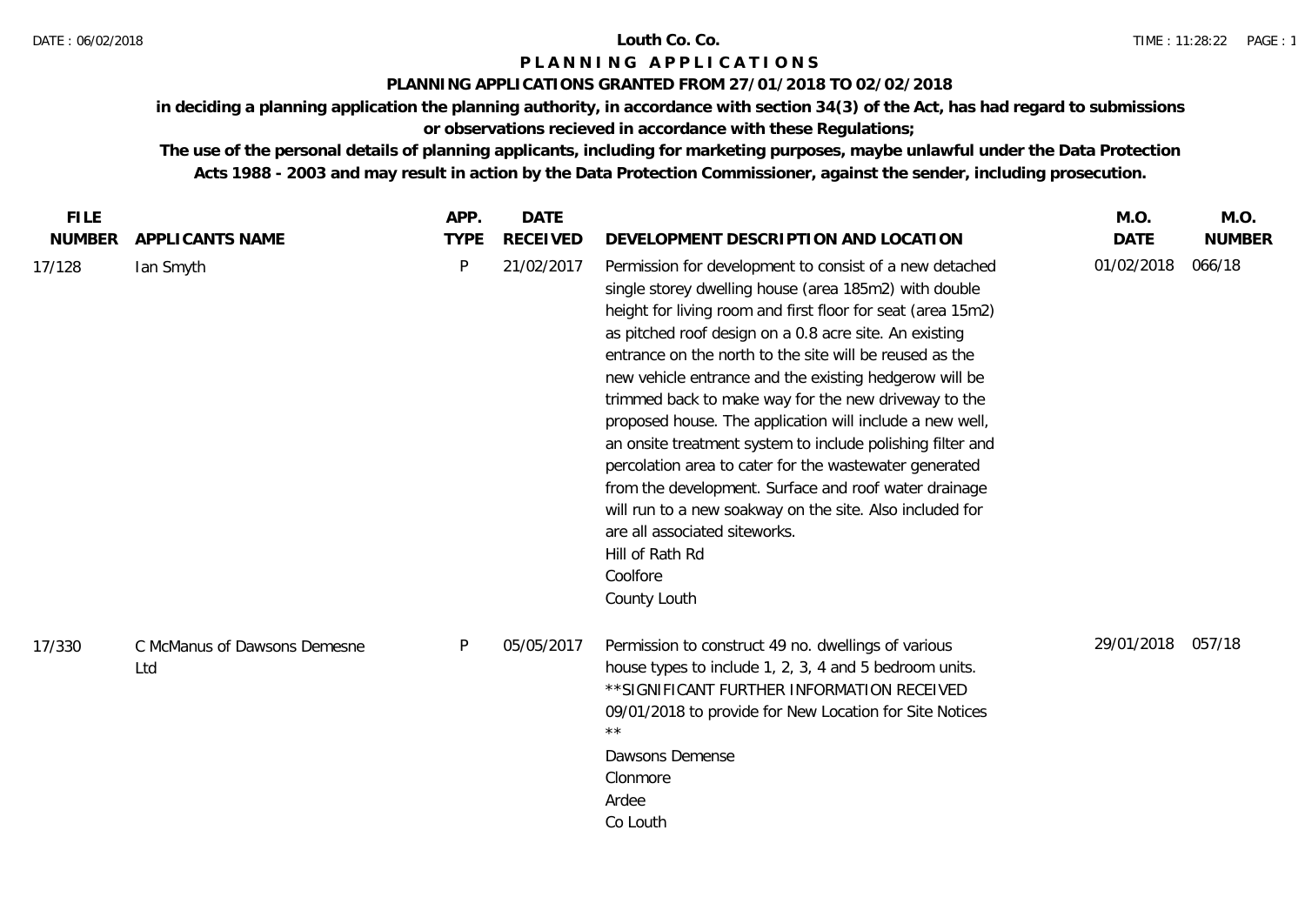### **PLANNING APPLICATIONS GRANTED FROM 27/01/2018 TO 02/02/2018**

**in deciding a planning application the planning authority, in accordance with section 34(3) of the Act, has had regard to submissions** 

# **or observations recieved in accordance with these Regulations;**

| <b>FILE</b>   |                 | APP.         | <b>DATE</b>     |                                                                                                                                                                                                                                                                                                                                                                                                       | M.O.              | M.O.          |
|---------------|-----------------|--------------|-----------------|-------------------------------------------------------------------------------------------------------------------------------------------------------------------------------------------------------------------------------------------------------------------------------------------------------------------------------------------------------------------------------------------------------|-------------------|---------------|
| <b>NUMBER</b> | APPLICANTS NAME | <b>TYPE</b>  | <b>RECEIVED</b> | DEVELOPMENT DESCRIPTION AND LOCATION                                                                                                                                                                                                                                                                                                                                                                  | <b>DATE</b>       | <b>NUMBER</b> |
| 17/489        | Gerard McShane  | $\mathsf{P}$ | 26/06/2017      | Permission for development to consist of one dwelling<br>house, waste water treatment system and all associated<br>site works. ** SIGNIFICANT FURTHER INFORMATION<br>RECEIVED 12/01/2018*<br>Ballinfuil<br>Dundalk<br>Co. Louth                                                                                                                                                                       | 01/02/2018        | 064/18        |
| 17/649        | Cliona McCann   | P            | 01/09/2017      | Permission for development that will consist of a<br>proposed one and half storey dwelling house, detached<br>domestic garage on-site well, proprietary waste water<br>treatment system, new vehicular access and associated<br>site works.<br>Athclare<br>Dunleer<br>Co. Louth                                                                                                                       | 01/02/2018 059/18 |               |
| 17/685        | Mr. John Kirk   | P            | 14/09/2017      | Permission for demolition of existing 76.5m2 3-bedroom<br>dormer style semi-detached dwelling, boiler house and<br>steel/perspex canopy, and construction of new 208m2<br>3-bedroom dormer style semi-detached dwelling.<br>** SIGNIFICANT FURTHER INFORMATION RECEIVED<br>17/01/2018 to allow for new wastewater treatment<br>system and percolation area**<br>No. 6 Monavallet<br>Louth<br>Co Louth | 01/02/2018 067/18 |               |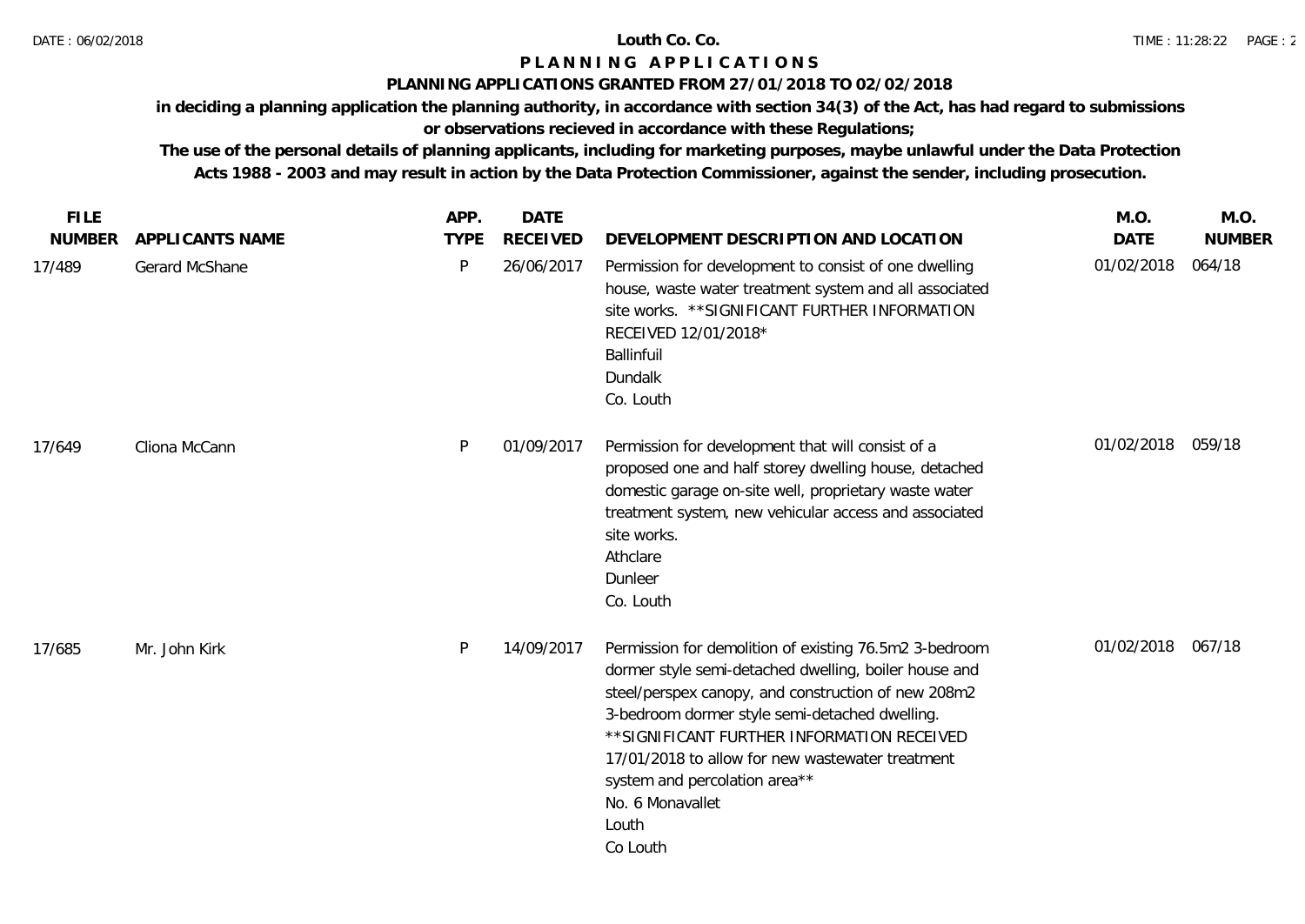### **PLANNING APPLICATIONS GRANTED FROM 27/01/2018 TO 02/02/2018**

**in deciding a planning application the planning authority, in accordance with section 34(3) of the Act, has had regard to submissions** 

# **or observations recieved in accordance with these Regulations;**

| <b>FILE</b>   |                   | APP.        | DATE            |                                                                                                                                                                                                                                                                                                                                                         | M.O.              | M.O.          |
|---------------|-------------------|-------------|-----------------|---------------------------------------------------------------------------------------------------------------------------------------------------------------------------------------------------------------------------------------------------------------------------------------------------------------------------------------------------------|-------------------|---------------|
| <b>NUMBER</b> | APPLICANTS NAME   | <b>TYPE</b> | <b>RECEIVED</b> | DEVELOPMENT DESCRIPTION AND LOCATION                                                                                                                                                                                                                                                                                                                    | <b>DATE</b>       | <b>NUMBER</b> |
| 17/806        | Lynne Bowhan      | R           | 27/10/2017      | Permission for development will consist of a proposed<br>one and half storey dwelling house, on-site well,<br>proprietary waste water treatment system and<br>percolation area. Retention of site development works<br>consisting of extension of existing access lane and<br>associated site works.<br>Stifyans<br>Philipstown<br>Dunleer<br>Co. Louth | 01/02/2018        | 076/18        |
| 17/895        | Stephen Hollywood | P           | 05/12/2017      | Permission to construct a new single-storey garage and<br>associated site works adjoining the previous approved<br>new house (planning reference 1684).<br>Ballymascanlan<br>Dundalk<br>Co Louth                                                                                                                                                        | 01/02/2018 065/18 |               |
| 17/899        | Sarah OHare       | <b>D</b>    | 06/12/2017      | Permission for development to consist of construction of<br>a new dwelling house, detached domestic garage and<br>waste water treatment system along with all associated<br>siteworks.<br>Silloge<br>Monasterboice                                                                                                                                      | 01/02/2018        | 072/18        |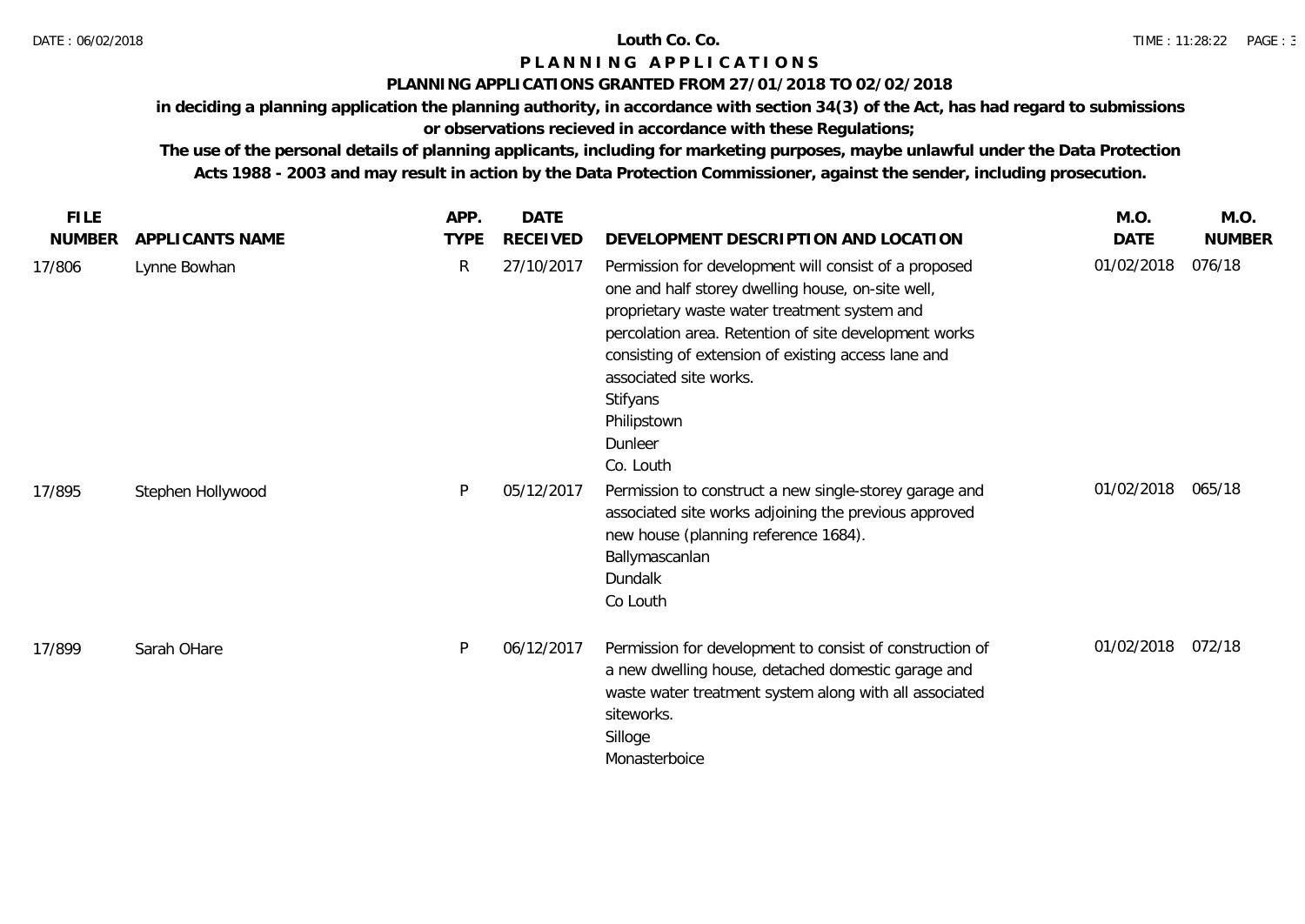### **PLANNING APPLICATIONS GRANTED FROM 27/01/2018 TO 02/02/2018**

**in deciding a planning application the planning authority, in accordance with section 34(3) of the Act, has had regard to submissions** 

# **or observations recieved in accordance with these Regulations;**

| <b>FILE</b>   |                                                    | APP.         | <b>DATE</b>     |                                                                                                                                                                                                                                                                                                                                                                                                                                                                                                             | M.O.              | M.O.          |
|---------------|----------------------------------------------------|--------------|-----------------|-------------------------------------------------------------------------------------------------------------------------------------------------------------------------------------------------------------------------------------------------------------------------------------------------------------------------------------------------------------------------------------------------------------------------------------------------------------------------------------------------------------|-------------------|---------------|
| <b>NUMBER</b> | APPLICANTS NAME                                    | <b>TYPE</b>  | <b>RECEIVED</b> | DEVELOPMENT DESCRIPTION AND LOCATION                                                                                                                                                                                                                                                                                                                                                                                                                                                                        | <b>DATE</b>       | <b>NUMBER</b> |
| 17/902        | Dermot Murray                                      | $\mathsf{P}$ | 06/12/2017      | Permission for development to consist of the full<br>replacement of a building which was destroyed by<br>fire. The change of use of the proposed building to sale<br>and repair of garden and light agricultural equipment.<br>The decommissioning of existing septic tank serving the<br>existing dwelling and replacement with a new effluent<br>treatment system & percolation area. Site develepoment<br>works including fencing, drainage and boundary<br>treatment.<br>Cookstown<br>Ardee<br>Co Louth | 01/02/2018        | 070/18        |
| 17/907        | C/O Tracy Connaughton Cluid<br>Housing Association | P            | 08/12/2017      | Permission for construction of a single storey<br>three-bedroom house (134m2), new vehicular access and<br>all associated site works.<br>5 Slieveroe Cresent<br>Muirhevnamore<br>Dundalk<br>Co Louth                                                                                                                                                                                                                                                                                                        | 01/02/2018 069/18 |               |
| 17/911        | Thomas Treadwell                                   | P            | 08/12/2017      | Permission for development will consist of proposed<br>installation of proprietary waste water treatment<br>system/percolation area together with associated<br>siteworks.<br>Drumcar<br>Dunleer<br>Co. Louth                                                                                                                                                                                                                                                                                               | 01/02/2018 061/18 |               |